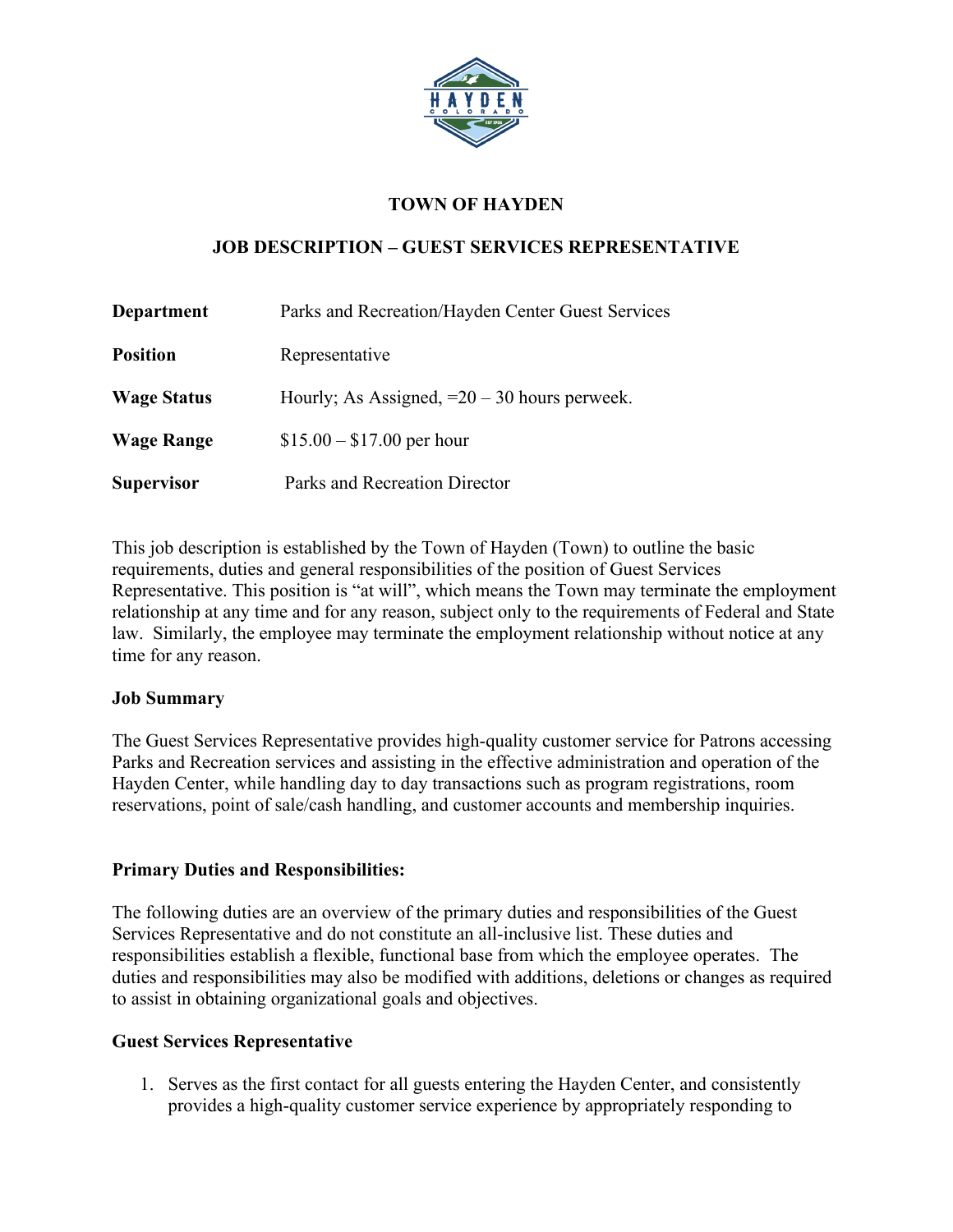patrons' inquiries about Town programs, special events, use of Town parks and facilities including day-to day operations of the Hayden Center;

- 2. Performs various transactions through the Town's point-of-sale and registration software and/or parks and facilities reservations system including; program registration, membership sales, patron account adjustments, member and guest check-in, field scheduling, room/pavilion rentals; applies systems knowledge to troubleshoot/rectify errors, perform transaction corrections, refunds or other modifications;
- 3. Operates a variety of equipment, including but not limited to; computers, copy machines, multi-line phone system, voice and email messaging, radios, television/stereo systems, and fitness room equipment to effectively assist and/or direct incoming patron or internal staff inquiries;
- 4. Performs cash handling duties, including cash, check, and credit/debit payment reconciliation; performs customer account debits or credits; ensures petty cash and cash in drawers are reconciled, assists with vending reconciliation; generates individual cash receipts reports and/or prepares end of day total receipts reports for Finance Division;
- 5. Performs opening and closing procedures and daily walk-through inspections of the Hayden Recreation Center; is able to effectively troubleshoot situations that may arise; continually monitors front desk, lobby, lounge and fitness room areas; provides assistance and ensures adherence to rules, policies, and guidelines by the public, volunteers, and staff;
- 6. May be assigned general administrative projects or tasks including but not limited to; vending/pro shop and administrative supplies inventory tracking, ordering, expense processing budget monitoring and reporting; software systems data entry; network files maintenance; and accounts payable or receivable tasks that support the Finance Division;
- 7. Works, and directs others to work, in a safe manner including; appropriate use of equipment, tools and materials consistent with the manufacturer or product directions or specifications, and use of industry accepted safe working methods and techniques;
- 8. Demonstrates initiative that supports the Town's vision, mission and core value statements;
- 9. Demonstrates comprehensive knowledge of, and compliance with, the Town's rules, policies, and procedures, as contained in the Town's handbooks, manuals, and Department/Division handbooks;

### **Mandatory Qualifications and Requirements:**

- 1. Must be 18 years of age;
- 2. Possess a high school diploma or GED;
- 3. Possess at the time of hire/promotion or obtain within 90 days and maintain a valid AED, adult and child CPR and First Aid certifications. Town will provide the opportunity for training.
- 4. Ability to read, write, speak and understand the English language at a level adequate to perform the job;